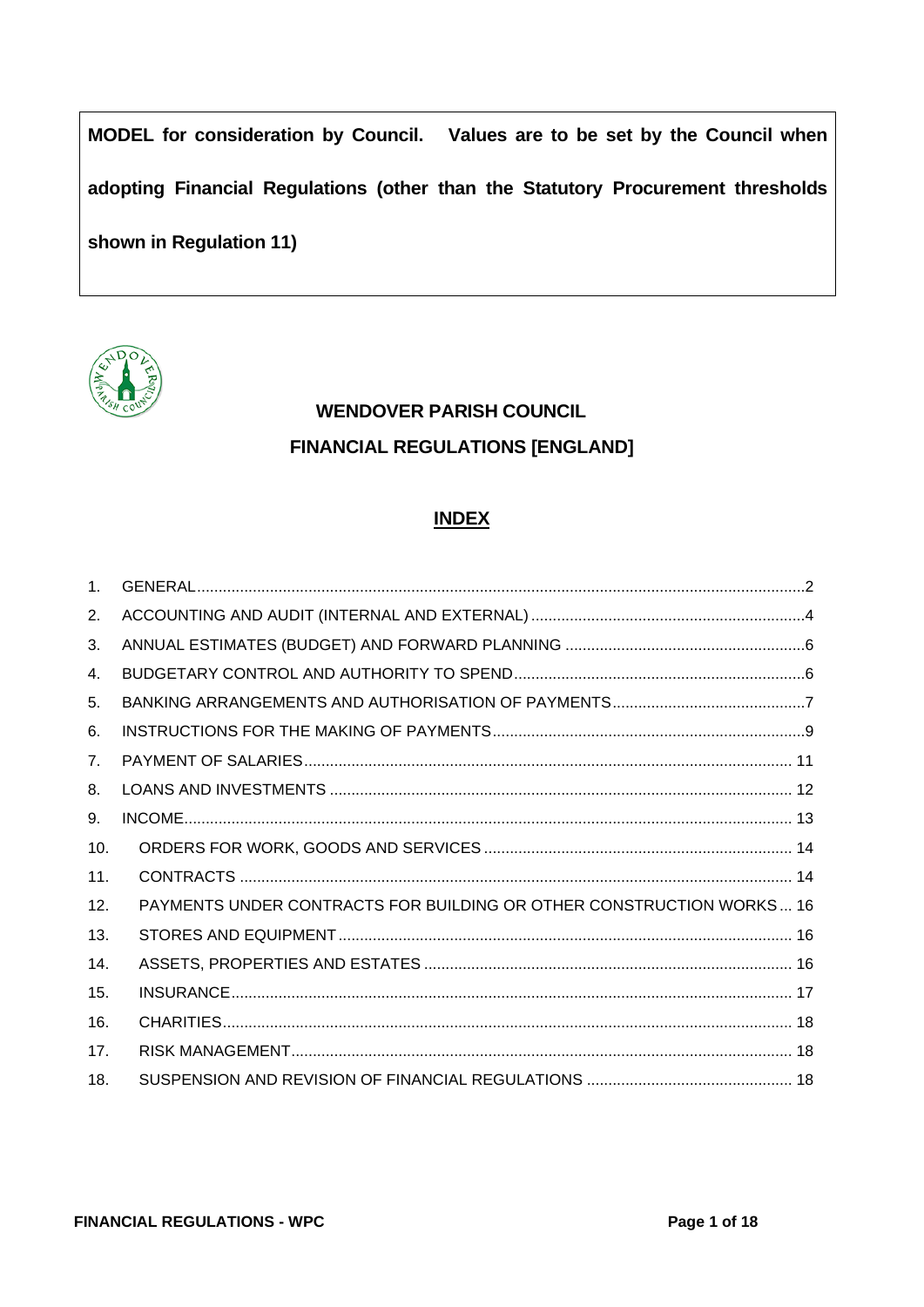These Financial Regulations were adopted by the Council at its Meeting held on  $6<sup>th</sup>$  June 2017 and were last reviewed and accepted by the Finance Committee at its meeting held on 15<sup>th</sup> February 2022 and then the Full Council on 3<sup>rd</sup> May 2022.

### <span id="page-1-0"></span>**1. GENERAL**

- 1.1. These financial regulations govern the conduct of financial management by the council and may only be amended or varied by resolution of the council. Financial regulations are one of the council's governing policy documents providing procedural guidance for members and officers. Financial regulations must be observed in conjunction with the council's standing orders and any individual financial regulations relating to contracts.
- 1.2. The council is responsible in law for ensuring that its financial management is adequate and effective and that the council has a sound system of internal control which facilitates the effective exercise of the council's functions, including arrangements for the management of risk.
- 1.3. The council's accounting control systems must include measures:
	- for the timely production of accounts;
	- that provide for the safe and efficient safeguarding of public money;
	- to prevent and detect inaccuracy and fraud; and
	- identifying the duties of officers.
- 1.4. These financial regulations demonstrate how the council meets these responsibilities and requirements.
- 1.5. At least once a year, prior to approving the Annual Governance Statement, the council must review the effectiveness of its system of internal control which shall be in accordance with proper practices.
- 1.6. Deliberate or wilful breach of these Regulations by an employee may give rise to disciplinary proceedings.
- 1.7. Members of Council are expected to follow the instructions within these Regulations and not to entice employees to breach them. Failure to follow instructions within these Regulations brings the office of councillor into disrepute.
- 1.8. The Responsible Financial Officer (RFO) holds a statutory office to be appointed by the Council. The Deputy Clerk has been appointed as RFO for this council and these regulations will apply accordingly.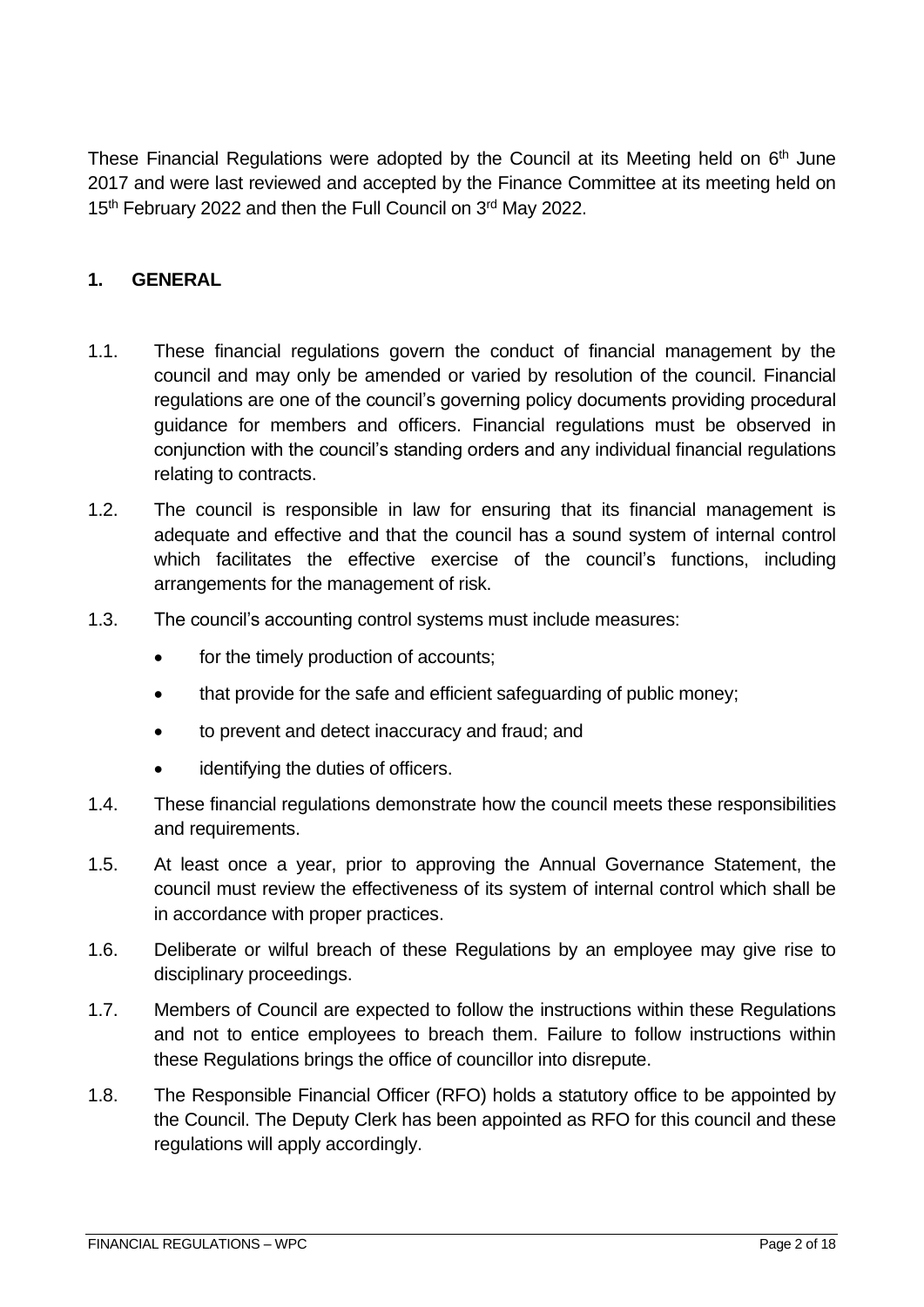- 1.9. The RFO;
	- acts under the policy direction of the council;
	- administers the council's financial affairs in accordance with all Acts, Regulations and proper practices;
	- determines on behalf of the council its accounting records and accounting control systems;
	- ensures the accounting control systems are observed;
	- maintains the accounting records of the council up to date in accordance with proper practices;
	- assists the council to secure economy, efficiency and effectiveness in the use of its resources; and
	- produces financial management information as required by the council.
- 1.10. The accounting records determined by the RFO shall be sufficient to show and explain the council's transactions and to enable the RFO to ensure that any income and expenditure account and statement of balances, or record of receipts and payments and additional information, as the case may be, or management information prepared for the council from time to time comply with the Accounts and Audit Regulations.
- 1.11. The accounting records determined by the RFO shall contain:
	- entries from day to day of all sums of money received and expended by the council and the matters to which the income and expenditure or receipts and payments account relate;
	- a record of the assets and liabilities of the council; and
	- wherever relevant, a record of the council's income and expenditure in relation to claims made, or to be made, for any contribution, grant or subsidy.
- 1.12. The accounting control systems determined by the RFO shall include:
	- procedures to ensure that the financial transactions of the council are recorded as soon as reasonably practicable and as accurately and reasonably as possible;
	- procedures to enable the prevention and detection of inaccuracies and fraud and the ability to reconstruct any lost records;
	- identification of the duties of officers dealing with financial transactions and division of responsibilities of those officers in relation to significant transactions;
	- procedures to ensure that uncollectable amounts, including any bad debts are not submitted to the council for approval to be written off except with the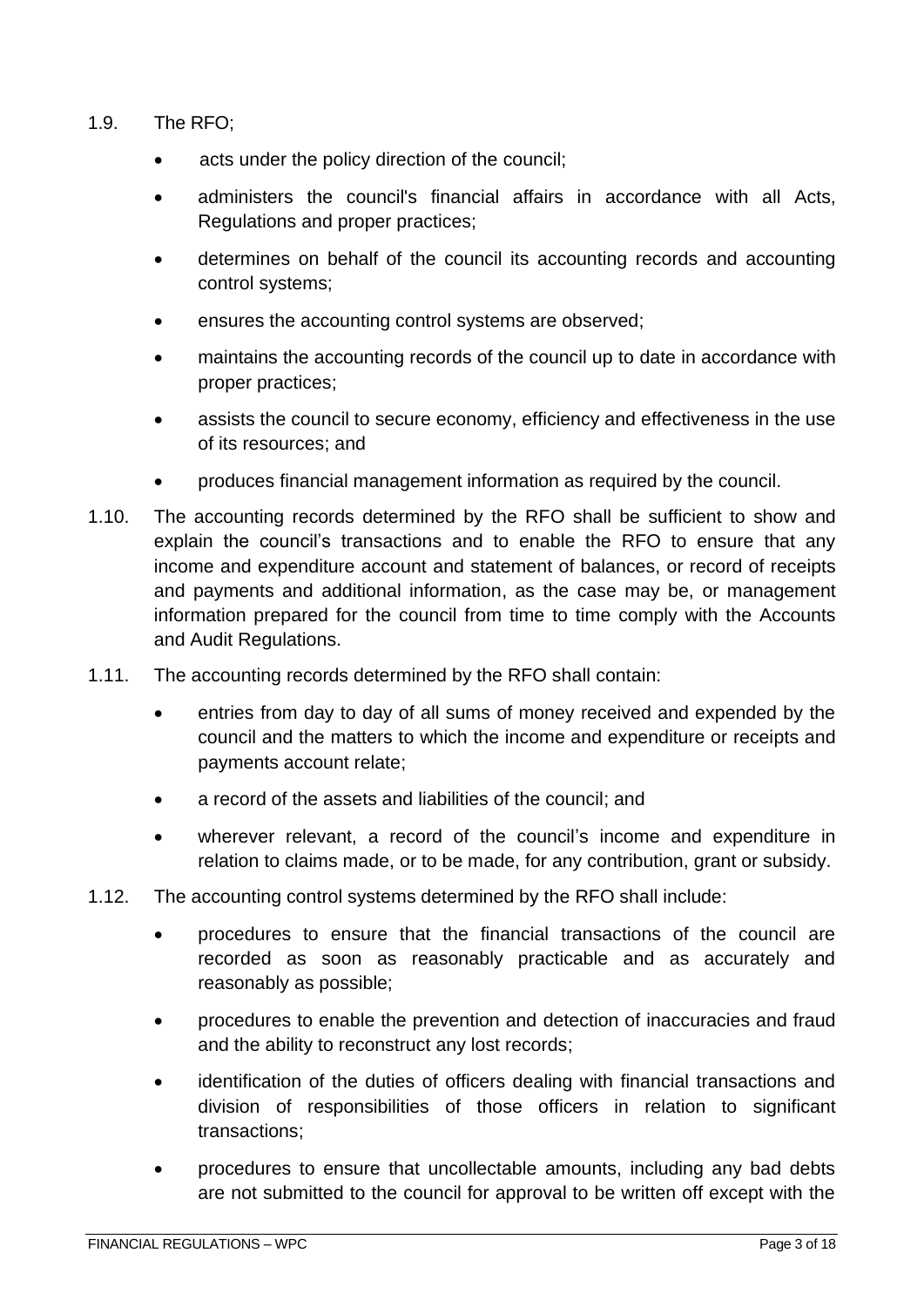approval of the RFO and that the approvals are shown in the accounting records; and

- measures to ensure that risk is properly managed.
- 1.13. The council is not empowered by these Regulations or otherwise to delegate certain specified decisions. In particular any decision regarding:
	- setting the final budget or the precept (council tax requirement);
	- approving accounting statements;
	- approving an annual governance statement;
	- borrowing;
	- writing off bad debts:
	- declaring eligibility for the General Power of Competence; and

shall be a matter for the full council only.

- 1.14. In addition, the council must:
	- determine and keep under regular review the bank mandate for all council bank accounts;
	- approve any grant or a single commitment more than £5,000; and
	- in respect of the annual salary for any employee have regard to recommendations about annual salaries of employees made by the relevant committee in accordance with its terms of reference.
- 1.15. In these financial regulations, references to the Accounts and Audit Regulations or 'the regulations' shall mean the regulations issued under the provisions of section 27 of the Audit Commission Act 1998, or any superseding legislation, and then in force unless otherwise specified.

In these financial regulations the term 'proper practice' or 'proper practices' shall refer to guidance issued in Governance *and Accountability for Local Councils - a Practitioners' Guide (England)* issued by the Joint Practitioners Advisory Group (JPAG), available from the websites of NALC and the Society for Local Council Clerks (SLCC).

# <span id="page-3-0"></span>**2. ACCOUNTING AND AUDIT (INTERNAL AND EXTERNAL)**

2.1. All accounting procedures and financial records of the council shall be determined by the RFO in accordance with the Accounts and Audit Regulations, appropriate guidance and proper practices.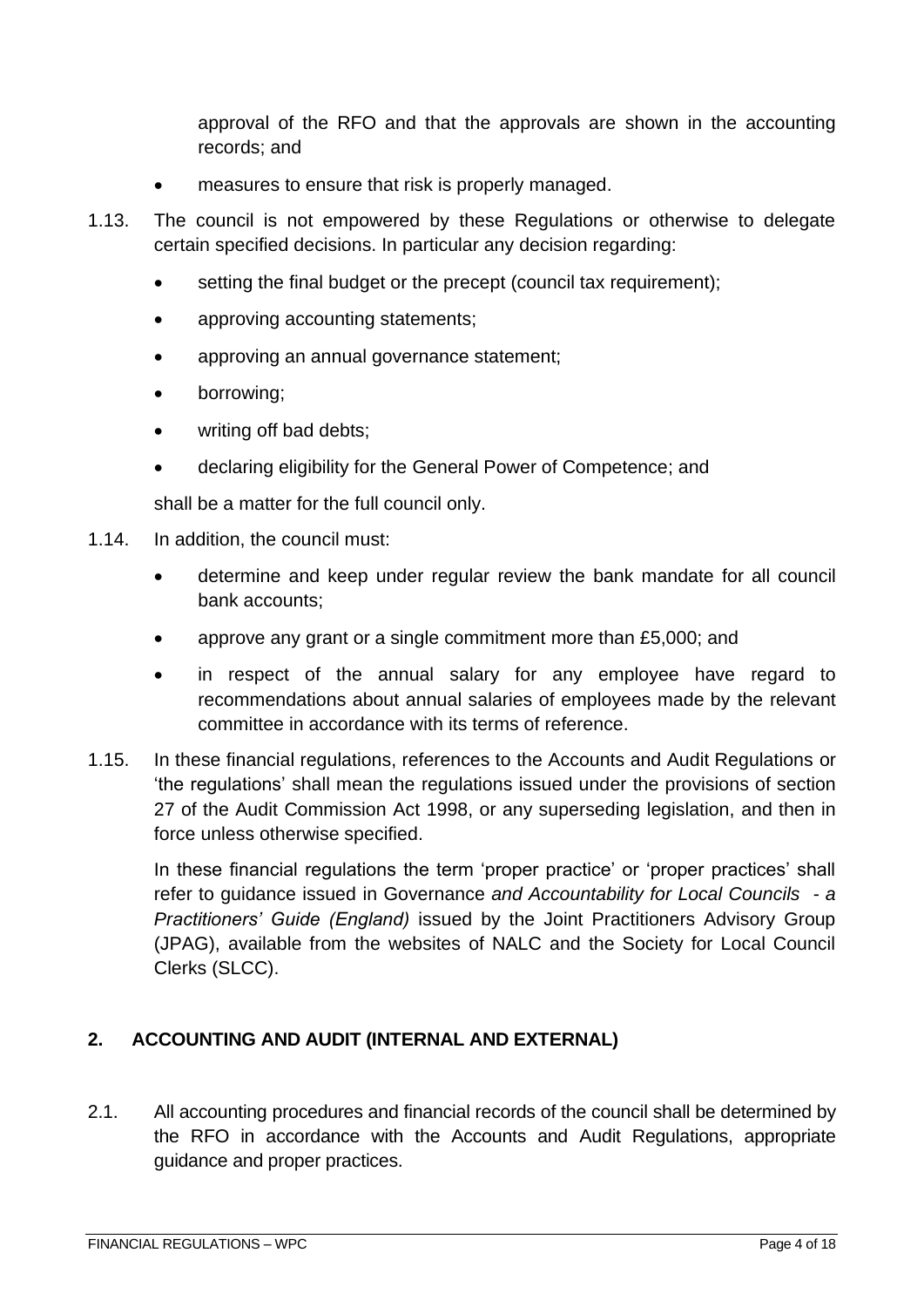- 2.2. On a regular basis, at least once in each quarter, and at each financial year end, a member other than the Chair or a cheque signatory shall be appointed to verify bank reconciliations (for all accounts) produced by the RFO. The member shall sign the reconciliations and the original bank statements (or similar document) as evidence of verification. This activity shall on conclusion be reported, including any exceptions, to and noted by the council via the Finance Committee.
- 2.3. The RFO shall complete the annual statement of accounts, annual report, and any related documents of the council contained in the Annual Return (as specified in proper practices) as soon as practicable after the end of the financial year and having certified the accounts shall submit them and report thereon to the council within the timescales set by the Accounts and Audit Regulations.
- 2.4. The council shall ensure that there is an adequate and effective system of internal audit of its accounting records, and of its system of internal control in accordance with proper practices. Any officer or member of the council shall make available such documents and records as appear to the council to be necessary for the audit and shall, as directed by the council, supply the RFO, internal auditor, or external auditor with such information and explanation as the council considers necessary for that purpose.
- 2.5. The internal auditor shall be appointed by and shall carry out the work in relation to internal controls required by the council in accordance with proper practices. The Finance Committee will endeavour to appoint a new internal auditor every 3-5 years.
- 2.6. The internal auditor shall:
	- be competent and independent of the financial operations of the council;
	- report to council in writing, or in person, on a regular basis with a minimum of one annual written report during each financial year;
	- to demonstrate competence, objectivity and independence, be free from any actual or perceived conflicts of interest, including those arising from family relationships; and
	- not be involved in the financial decision making, management or control of the council.
- 2.7. Internal or external auditors may not under any circumstances:
	- perform any operational duties for the council;
	- initiate or approve accounting transactions; or
	- direct the activities of any council employee, except to the extent that such employees have been appropriately assigned to assist the internal auditor.
- 2.8. For the avoidance of doubt, in relation to internal audit the terms 'independent' and 'independence' shall have the same meaning as is described in proper practices.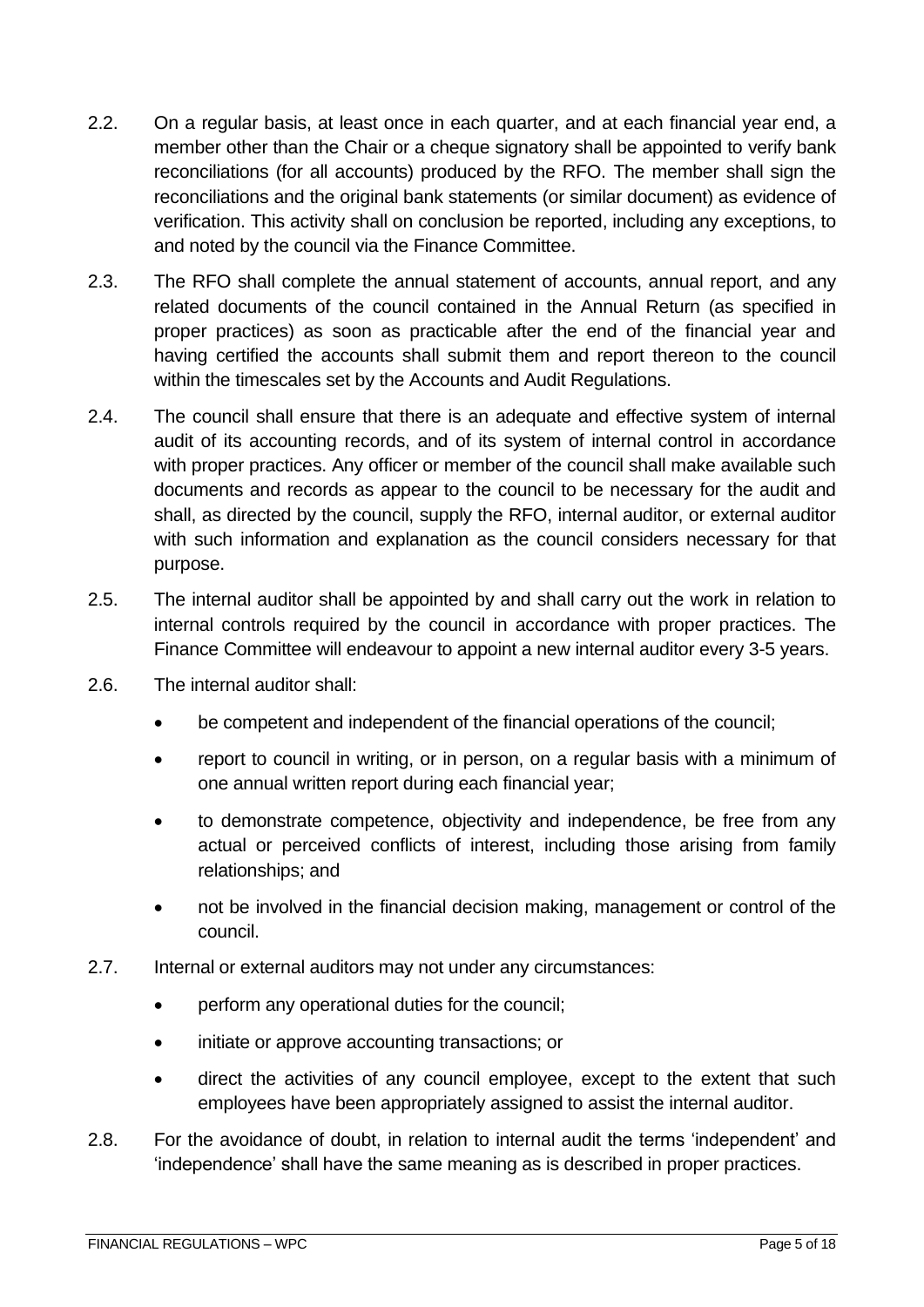- 2.9. The RFO shall make arrangements for the exercise of electors' rights in relation to the accounts including the opportunity to inspect the accounts, books, and vouchers and display or publish any notices and statements of account required by Audit Commission Act 1998, or any superseding legislation, and the Accounts and Audit Regulations.
- 2.10. The RFO shall, without undue delay, bring to the attention of all councillors any correspondence or report from internal or external auditors.

## <span id="page-5-0"></span>**3. ANNUAL ESTIMATES (BUDGET) AND FORWARD PLANNING**

- 3.1. Each committee (if any) shall review its three-year forecast of revenue and capital receipts and payments. Having regard to the forecast, it shall thereafter formulate and submit proposals for the following financial year to the council not later than the end of October each year including any proposals for revising the forecast.
- 3.2. The RFO must each year, by no later than December, prepare detailed estimates of all receipts and payments including the use of reserves and all sources of funding for the following financial year in the form of a budget to be considered by the Finance committee and the council.
- 3.3. The council shall consider annual budget proposals in relation to the council's threeyear forecast of revenue and capital receipts and payments including recommendations for the use of reserves and sources of funding and update the forecast accordingly.
- 3.4. The council shall fix the precept (council tax requirement), and relevant basic amount of council tax to be levied for the ensuing financial year not later than by the end of January each year. The RFO shall issue the precept to the billing authority and shall supply each member with a copy of the approved annual budget.
- 3.5. The approved annual budget shall form the basis of financial control for the ensuing year.

# <span id="page-5-1"></span>**4. BUDGETARY CONTROL AND AUTHORITY TO SPEND**

- 4.1. Expenditure on revenue items may be authorised up to the amounts included for that class of expenditure in the approved budget. This authority is to be determined by:
	- the council for all items over £5,000;
	- a duly delegated committee of the council for items over £1000 ; or
	- the Clerk, for any items up to £1000. Or up to £1500 for urgent repairs, replacement or other work whether there is a budget or not.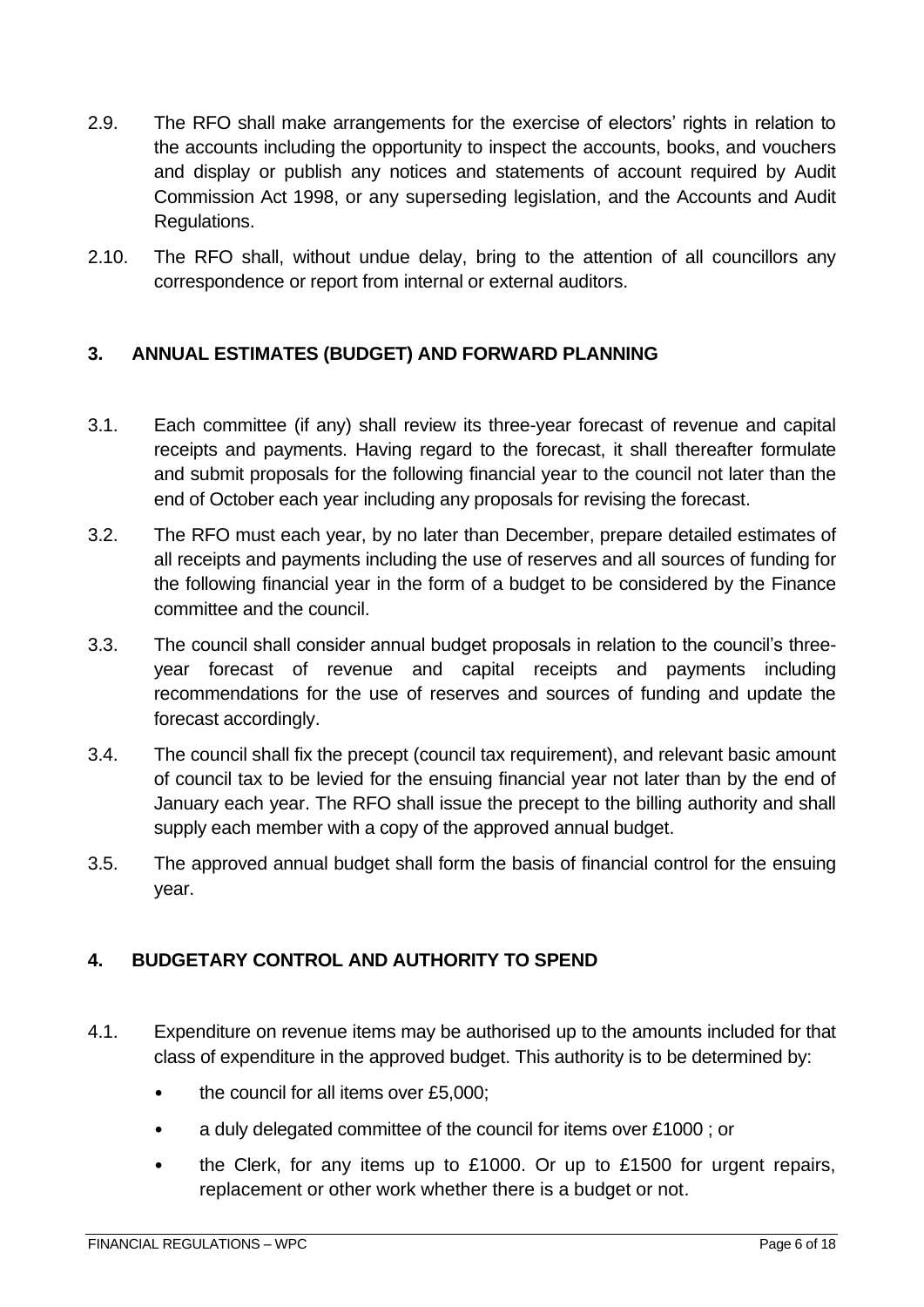Such authority is to be evidenced by a minute or by an authorisation slip duly signed by the Clerk, and where necessary also by the appropriate Chair.

Contracts may not be disaggregated to avoid controls imposed by these regulations.

- 4.2. No expenditure may be authorised that will exceed the amount provided in the revenue budget for that class of expenditure other than by resolution of the council, or duly delegated committee. During the budget year and with the approval of council having considered fully the implications for public services, unspent and available amounts may be moved to other budget headings or to an earmarked reserve as appropriate ('virement').
- 4.3. Unspent provisions in the revenue or capital budgets for completed projects shall not be carried forward to a subsequent year.
- 4.4. The salary budgets are to be reviewed at least annually in October for the following financial year and such review shall be evidenced by a hard copy schedule signed by the Clerk and the Chair of Council or relevant committee. The RFO will inform committees of any changes impacting on their budget requirement for the coming year in good time.
- 4.5. In cases of extreme risk to the delivery of council services, the clerk may authorise revenue expenditure on behalf of the council which in the clerk's judgement it is necessary to carry out. Such expenditure includes repair, replacement or other work, whether or not there is any budgetary provision for the expenditure, subject to a limit of £1500. The Clerk shall report such action to the chair as soon as possible and to the council as soon as practicable thereafter.
- 4.6. No expenditure shall be authorised in relation to any capital project and no contract entered into or tender accepted involving capital expenditure unless the council is satisfied that the necessary funds are available and the requisite borrowing approval has been obtained.
- 4.7. All capital works shall be administered in accordance with the council's standing orders and financial regulations relating to contracts.
- 4.8. The RFO shall regularly provide the council with a statement of receipts and payments to date under each head of the budgets, comparing actual expenditure to the appropriate date against that planned as shown in the budget. These statements are to be prepared at least at the end of each financial quarter.
- 4.9. Changes in earmarked reserves shall be approved by council as part of the budgetary control process.
- 4.10. All requests for donations or grants are made using the WPC grants application form and are assessed by the relevant committee or recommendation to the full Council.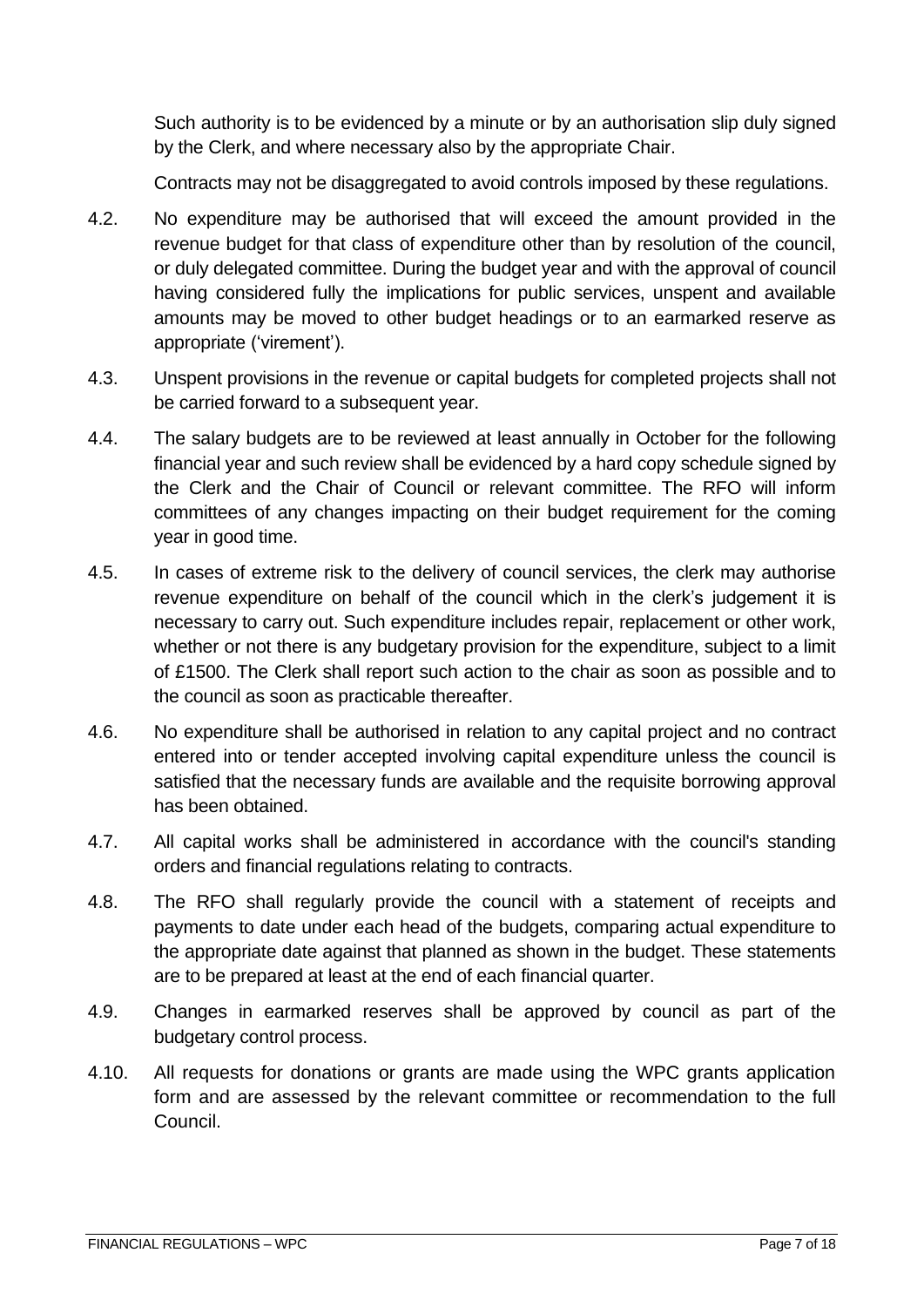## <span id="page-7-0"></span>**5. BANKING ARRANGEMENTS AND AUTHORISATION OF PAYMENTS**

- 5.1. The council's banking arrangements, including the bank mandate, shall be made by the RFO and approved by the council; banking arrangements may not be delegated to a committee. They shall be regularly reviewed for safety and efficiency.
- 5.2. The RFO shall prepare a schedule of payments requiring authorisation, forming part of the Agenda for the Meeting and present the schedule to the council or Amenities committee. The council / committee shall review the schedule for compliance and, having satisfied itself shall authorise payment by a resolution of the council or Amenities committee. The approved schedule shall be ruled off and initialled by the Chair of the Meeting. A detailed list of all payments shall be disclosed within or as an attachment to the minutes of the meeting at which payment was authorised. Personal payments (including salaries, wages, expenses and any payment made in relation to the termination of a contract of employment) may be summarised to remove public access to any personal information.
- 5.3. All invoices for payment shall be examined, verified and certified by the RFO to confirm that the work, goods or services to which each invoice relates has been received, carried out, examined and represents expenditure previously approved by the council.
- 5.4. The RFO shall examine invoices for arithmetical accuracy and analyse them to the appropriate expenditure heading. The RFO shall take all steps to pay all invoices submitted, and which are in order, at the next available council or Amenities Committee meeting.
- 5.5. The Clerk and RFO shall have delegated authority to authorise the payment of items only in the following circumstances:
	- a) If a payment is necessary to avoid a charge to interest under the Late Payment of Commercial Debts (Interest) Act 1998, and the due date for payment is before the next scheduled Meeting of council, where the Clerk and RFO certify that there is no dispute or other reason to delay payment, provided that a list of such payments shall be submitted to the next appropriate meeting of council or Amenities committee;
	- b) An expenditure item authorised under 5.6 below (continuing contracts and obligations) provided that a list of such payments shall be submitted to the next appropriate meeting of council or Amenities committee; or
	- c) fund transfers within the councils banking arrangements up to the sum of £20,000, provided that a list of such payments shall be submitted to the next appropriate meeting of council or Amenities committee.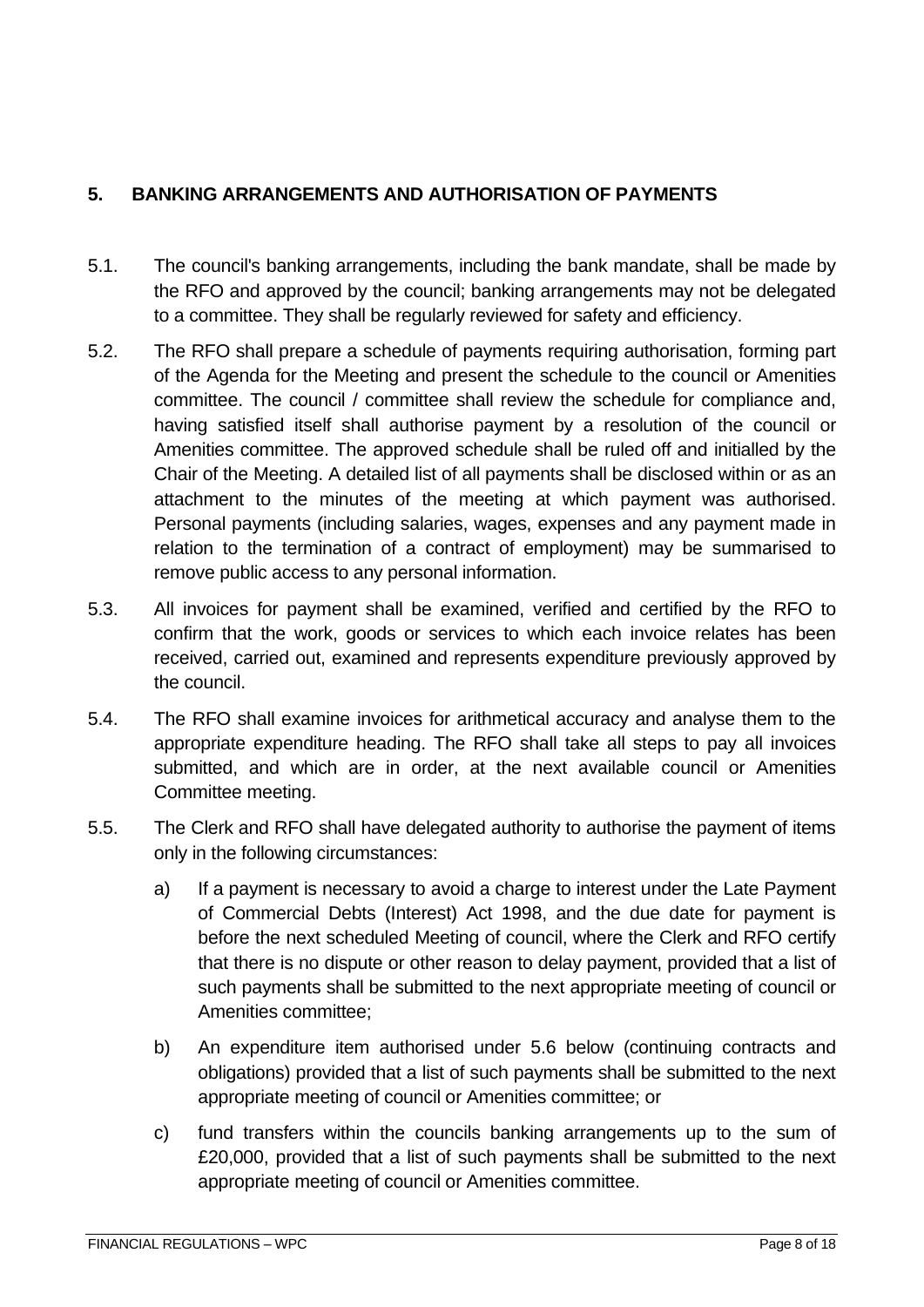- d) To reimburse expenses incurred by an individual such as a Councillor or working group member within a reasonable time period and report the expenditure to the next meeting of the Amenities Committee or Council.
- 5.6. For each financial year the Clerk and RFO shall draw up a list of due payments which arise on a regular basis as the result of a continuing contract, statutory duty, or obligation (such as but not exclusively) Salaries, PAYE and NI, Superannuation Fund and regular maintenance contracts and the like for which council ,or a duly authorised committee, may authorise payment for the year provided that the requirements of regulation 4.1 (Budgetary Controls) are adhered to, provided also that a list of such payments shall be submitted to the next appropriate meeting of council or Amenities Committee.
- 5.7. A record of regular payments made under 5.6 above shall be drawn up and be signed by two members on each and every occasion when payment is authorised thus controlling the risk of duplicated payments being authorised and / or made.
- 5.8. In respect of grants a duly authorised committee shall approve expenditure within any limits set by council and in accordance with any policy statement approved by council. Any Revenue or Capital Grant more than £5,000 shall before payment, be subject to ratification by resolution of the council.
- 5.9. Members are subject to the Code of Conduct that has been adopted by the council and shall comply with the Code and Standing Orders when a decision to authorise or instruct payment is made in respect of a matter in which they have a disclosable pecuniary or other interest, unless a dispensation has been granted.
- 5.10. The council will aim to rotate the duties of members in these Regulations so that onerous duties are shared out as evenly as possible over time.
- 5.11. Any changes in the recorded details of suppliers, such as bank account records, shall be approved in writing by a Member.

# <span id="page-8-0"></span>**6. INSTRUCTIONS FOR THE MAKING OF PAYMENTS**

- 6.1. The council will make safe and efficient arrangements for the making of its payments.
- 6.2. Following authorisation under Financial Regulation 5 above, the council, a duly delegated committee or, if so delegated, the Clerk or RFO shall give instruction that a payment shall be made.
- 6.3. All payments shall be effected by cheque or other instructions to the council's bankers, or otherwise, in accordance with a resolution of council or duly delegated committee.
- 6.4. Cheques or orders for payment drawn on the bank account in accordance with the schedule as presented to council or committee shall be signed by two members of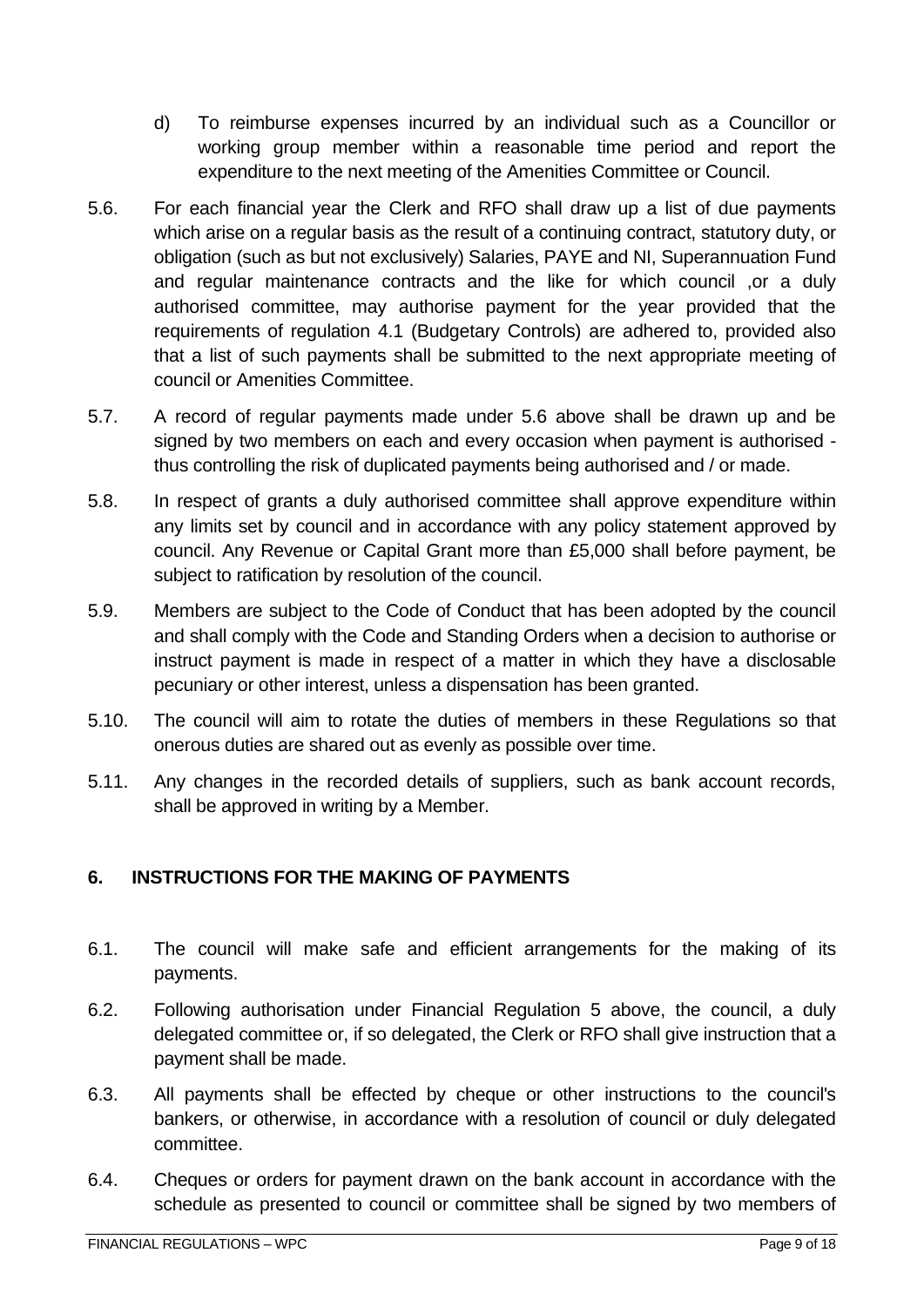council, in accordance with a resolution instructing that payment. A member who is a bank signatory, having a connection by family or business relationships with the beneficiary of a payment, should not, under normal circumstances, be a signatory to the payment in question.

- 6.5. To indicate agreement of the details shown on the cheque or order for payment with the invoice cover sheet the signatories shall each also initial the cover sheet.
- 6.6. Cheques or orders for payment shall not normally be presented for signature other than at a council or committee meeting (including immediately before or after such a meeting). Any signatures obtained away from such meetings shall be reported to the council or Amenities Committee at the next convenient meeting.
- 6.7. If thought appropriate by the council, payment for utility supplies (energy, telephone and water) and any National Non-Domestic Rates may be made by variable direct debit provided that the instructions are signed by two members and any payments are reported to council as made. The approval of the use of a variable direct debit shall be renewed by resolution of the council at least every two years.
- 6.8. If thought appropriate by the council, payment for certain items (principally salaries) may be made by banker's standing order provided that the instructions are signed, or otherwise evidenced by two members are retained and any payments are reported to council as made. The approval of the use of a banker's standing order shall be renewed by resolution of the council at least every two years.
- 6.9. If thought appropriate by the council, payment for certain items may be made by BACS or CHAPS methods provided that the instructions for each payment are signed, or otherwise evidenced, by two authorised bank signatories, are retained and any payments are reported to council as made. The approval of the use of BACS or CHAPS shall be renewed by resolution of the council at least every two years.
- 6.10. Where a computer requires use of a personal identification number (PIN) or other password(s), for access to the council's records on that computer, a note shall be made of the PIN and Passwords and shall be handed to and retained by the Chair of Council in a sealed dated envelope. This envelope may not be opened other than in the presence of two other councillors. After the envelope has been opened, in any circumstances, the PIN and / or passwords shall be changed as soon as practicable. The fact that the sealed envelope has been opened, in whatever circumstances, shall be reported to all members immediately and formally to the next available meeting of the council. This will not be required for a member's personal computer used only for remote authorisation of bank payments.
- 6.11. No employee or councillor shall disclose any PIN or password, relevant to the working of the council or its bank accounts, to any person not authorised in writing by the council or a duly delegated committee.
- 6.12. Regular back-up copies of the records on any computer shall be made and shall be stored securely away from the computer in question, and preferably off site.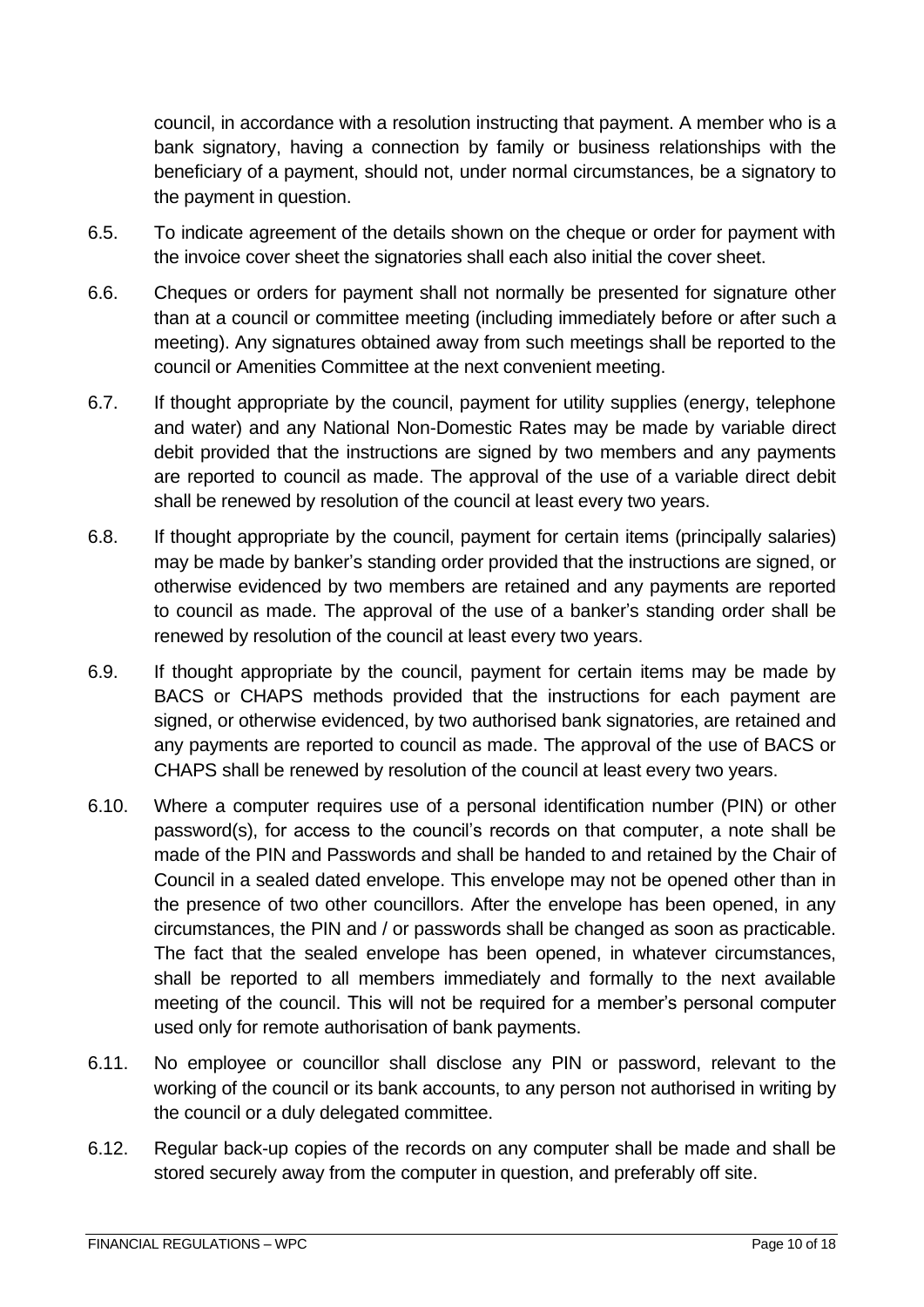- 6.13. The council, and any members using computers for the council's financial business, shall ensure that anti-virus, anti-spyware and firewall software with automatic updates, together with a high level of security, is used.
- 6.14. Where internet banking arrangements are made with any bank, the Clerk or RFO shall be appointed as the Service Administrator. The bank mandate approved by the council shall identify a number of councillors who will be authorised to approve transactions on those accounts. Access to any internet banking accounts will be directly to the access page (which may be saved under "favourites"), and not through a search engine or e-mail link. Remembered or saved passwords facilities must not be used on any computer used for council banking work. Breach of this Regulation will be treated as a very serious matter under these regulations.
- 6.15. Changes to account details for suppliers, which are used for internet banking may only be changed on written hard copy notification by the supplier and supported by hard copy authority for change signed by two of either the Clerk or a member. A programme of regular checks of standing data with suppliers will be followed.
- 6.16. Any Debit Card issued for use will be specifically restricted to the Clerk and the RFO and will also be restricted to a single transaction maximum value of £1000 unless authorised by council or finance committee in writing before any order is placed.
- 6.17. Any corporate credit card or trade card account opened by the council will be specifically restricted to use by the Clerk and shall be subject to automatic payment in full at each month-end. Personal credit or debit cards of members or staff shall not be used under any circumstances. Fuel cards for Grounds staff must be monitored by the RFO on a monthly basis and reported to Council or the Finance Committee on a quarterly basis at minimum.
- 6.18. The RFO may provide petty cash to officers for the purpose of defraying operational and other expenses. Vouchers for payments made shall be forwarded to the RFO with a claim for reimbursement.
	- a) The RFO shall maintain a petty cash float of £100 for the purpose of defraying operational and other expenses. Vouchers for payments made from petty cash shall be kept to substantiate the payment.
	- b) Income received must not be paid into the petty cash float but must be separately banked, as provided elsewhere in these regulations.
	- c) Payments to maintain the petty cash float shall be shown separately on the schedule of payments presented to council under 5.2 above.

# <span id="page-10-0"></span>**7. PAYMENT OF SALARIES**

7.1. As an employer, the council shall make arrangements to meet fully the statutory requirements placed on all employers by PAYE and National Insurance legislation.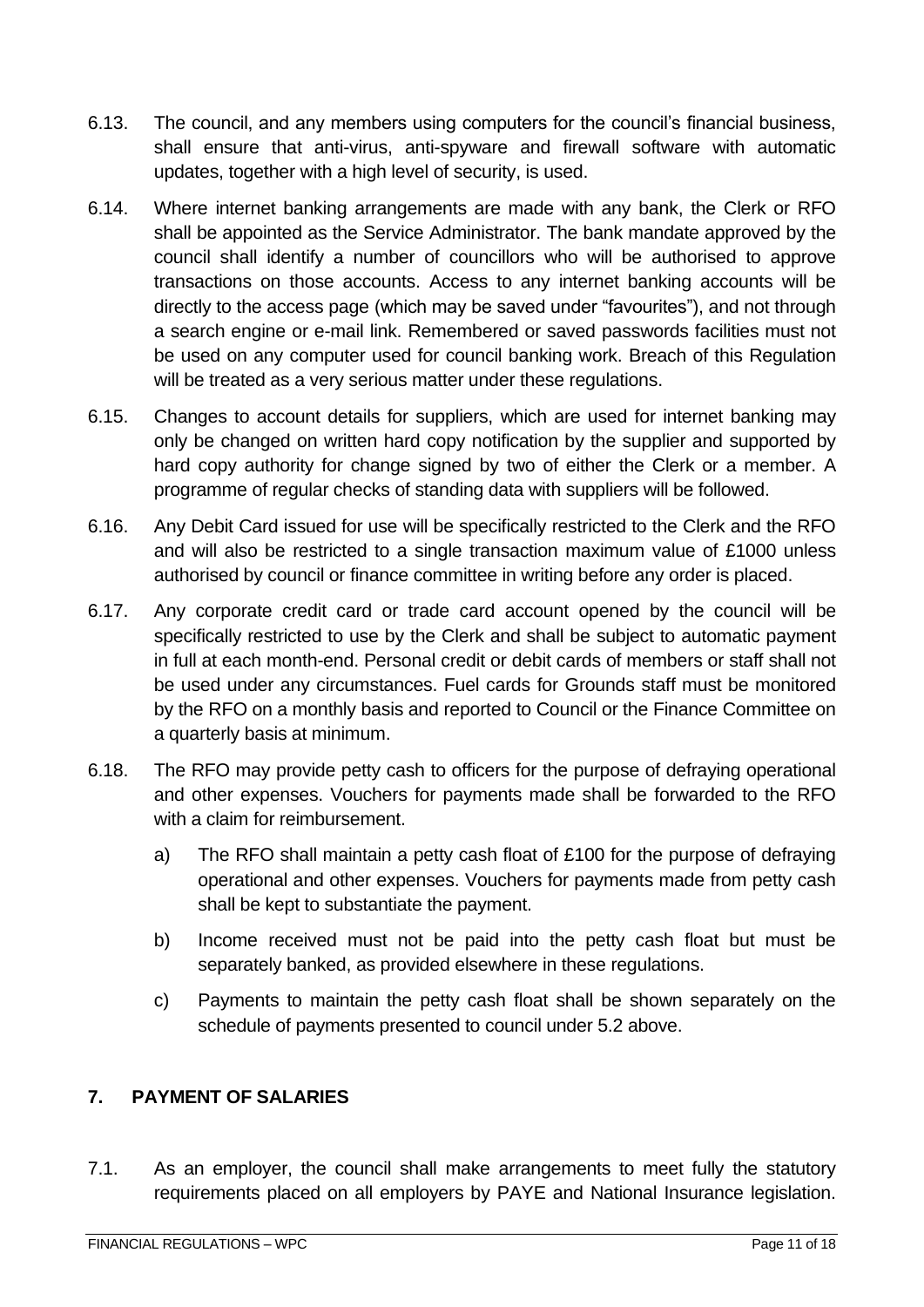The payment of all salaries shall be made in accordance with payroll records and the rules of PAYE and National Insurance currently operating, and salary rates shall be as agreed by council, or duly delegated committee.

- 7.2. Payment of salaries and payment of deductions from salary such as may be required to be made for tax, national insurance and pension contributions, or similar statutory or discretionary deductions must be made in accordance with the payroll records and on the appropriate dates stipulated in employment contracts, provided that each payment is reported to the next available council meeting, as set out in these regulations above.
- 7.3. No changes shall be made to any employee's pay, emoluments, or terms and conditions of employment without the prior consent of the staffing committee.
- 7.4. Every payment to employees of net salary and to the appropriate creditor of the statutory and discretionary deductions shall be recorded in a separate confidential record (confidential cash book). This confidential record is not open to inspection or review (under the Freedom of Information Act 2000 or otherwise) other than:
	- a) by any councillor who can demonstrate a need to know;
	- b) by the internal auditor;
	- c) by the external auditor; or
	- d) by any person authorised under Audit Commission Act 1998, or any superseding legislation.
- 7.5. The total of such payments in each calendar month shall be reported with all other payments as made as may be required under these Financial Regulations, to ensure that only payments due for the period have been paid.
- 7.6. An effective system of personal performance management should be maintained for the senior officers.
- 7.7. Any termination payments shall be supported by a clear business case and reported to the council. Termination payments shall only be authorised by council.
- 7.8. Before employing interim staff, the council must consider a full business case.

#### <span id="page-11-0"></span>**8. LOANS AND INVESTMENTS**

8.1. All borrowings shall be effected in the name of the council, after obtaining any necessary borrowing approval. Any application for borrowing approval shall be approved by Council as to terms and purpose. The application for borrowing approval, and subsequent arrangements for the loan shall only be approved by full council.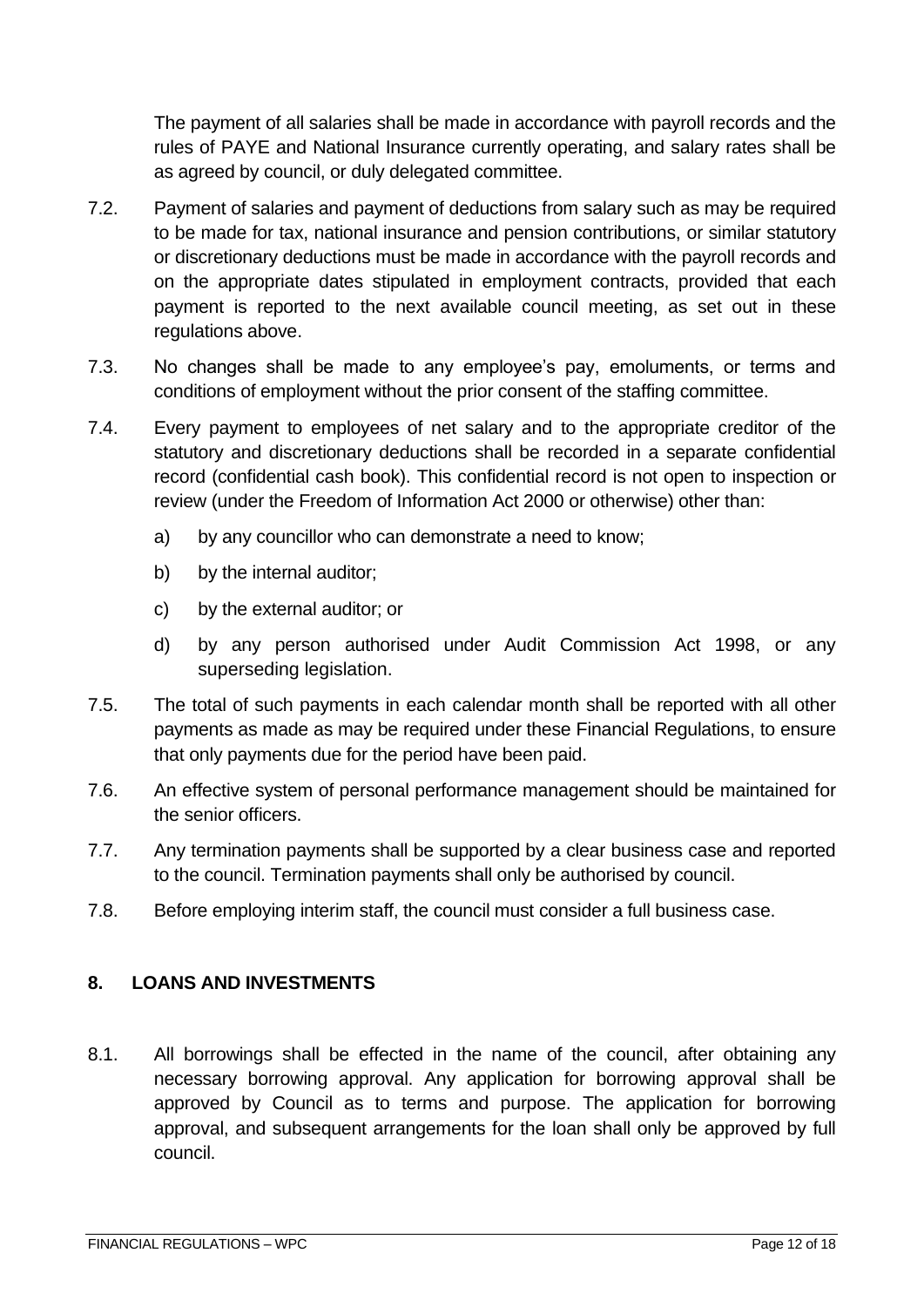- 8.2. Any financial arrangement which does not require formal borrowing approval from the Secretary of State/Welsh Assembly Government (such as Hire Purchase or Leasing of tangible assets) shall be subject to approval by the full council. In each case a report in writing shall be provided to council in respect of value for money for the proposed transaction.
- 8.3. The council will arrange with the council's banks and investment providers for the sending of a copy of each statement of account to the Chair of the council at the same time as one is issued to the Clerk or RFO.
- 8.4. All loans and investments shall be negotiated in the name of the council and shall be for a set period in accordance with council policy.
- 8.5. The council shall consider the need for an Investment Strategy and Policy which, if drawn up, shall be in accordance with relevant regulations, proper practices and guidance. Any Strategy and Policy shall be reviewed by the council at least annually.
- 8.6. All investments of money under the control of the council shall be in the name of the council.
- 8.7. All investment certificates and other documents relating thereto shall be retained in the custody of the RFO.
- 8.8. Payments in respect of short term or long-term investments, including transfers between bank accounts held in the same bank, or branch, shall be made in accordance with Regulation 5 (Authorisation of payments) and Regulation 6 (Instructions for payments).

#### <span id="page-12-0"></span>**9. INCOME**

- 9.1. The collection of all sums due to the council shall be the responsibility of and under the supervision of the RFO.
- 9.2. Particulars of all charges to be made for work done, services rendered or goods supplied shall be agreed annually by the council, notified to the RFO and the RFO shall be responsible for the collection of all accounts due to the council.
- 9.3. The council will review all fees and charges at least annually, following a report of the Clerk.
- 9.4. Any sums found to be irrecoverable and any bad debts shall be reported to the council and shall be written off in the year.
- 9.5. All sums received on behalf of the council shall be banked intact as directed by the RFO. In all cases, all receipts shall be deposited with the council's bankers with such frequency as the RFO considers necessary.
- 9.6. The origin of each receipt shall be entered on the paying-in slip.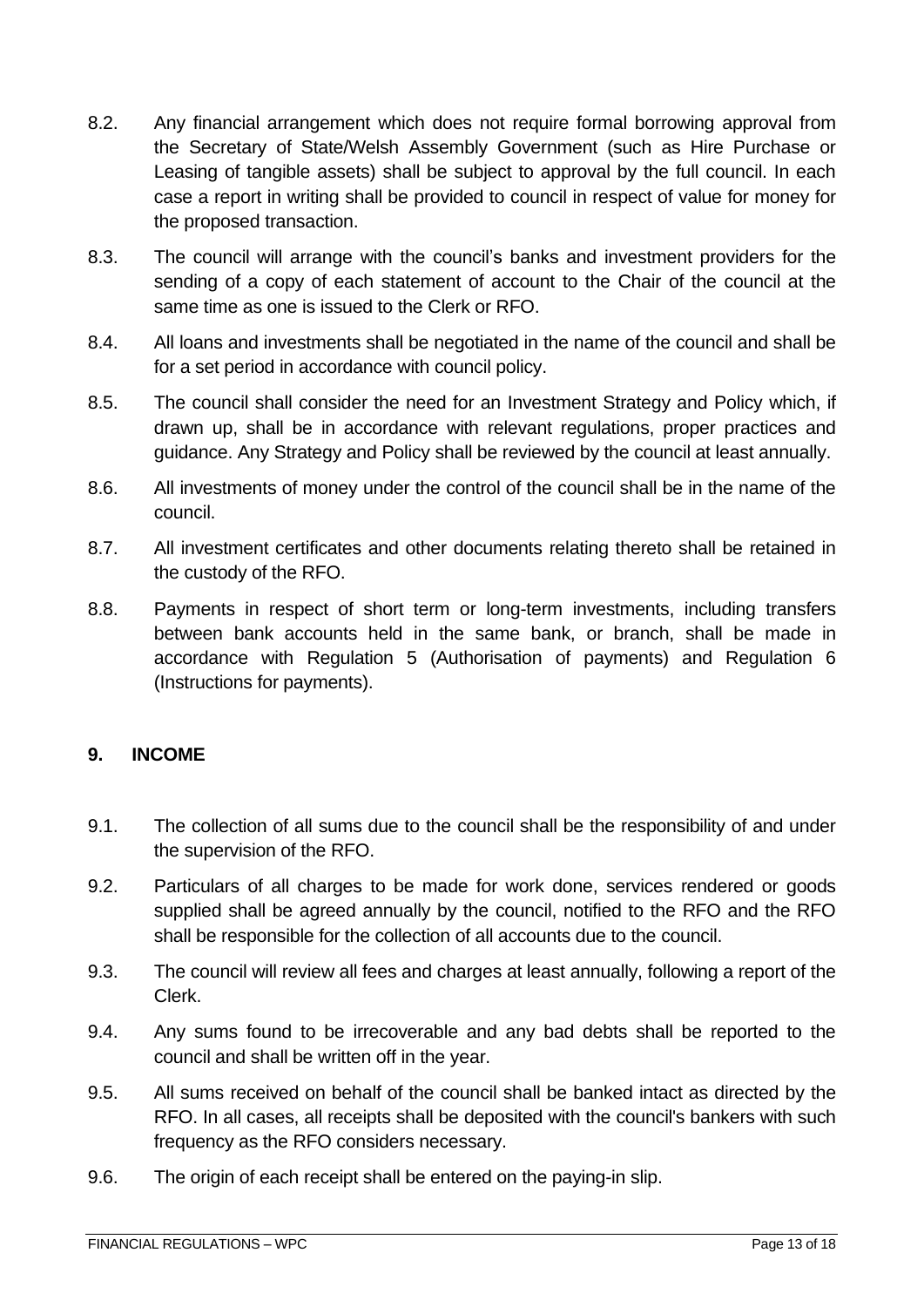- 9.7. Personal cheques shall not be cashed out of money held on behalf of the council.
- 9.8. The RFO shall promptly complete any VAT Return that is required. Any repayment claims due in accordance with VAT Act 1994 section 33 shall be made at least annually coinciding with the financial year end.
- 9.9. Where any significant sums of cash are regularly received by the council, the RFO shall take such steps as are agreed by the council to ensure that more than one person is present when the cash is counted in the first instance, that there is a reconciliation to some form of control such as ticket issues, and that appropriate care is taken in the security and safety of individuals banking such cash.

## <span id="page-13-0"></span>**10. ORDERS FOR WORK, GOODS AND SERVICES**

- 10.1. An official order or letter shall be issued for all work, goods and services unless a formal contract is to be prepared or an official order would be inappropriate. Copies of orders shall be retained.
- 10.2. Order books shall be controlled by the RFO.
- 10.3. All members and officers are responsible for obtaining value for money at all times. An officer issuing an official order shall ensure as far as reasonable and practicable that the best available terms are obtained in respect of each transaction, usually by obtaining three or more quotations or estimates from appropriate suppliers, subject to any *de minimis* provisions in Regulation 11.1 below.
- 10.4. A member may not issue an official order or make any contract on behalf of the council.
- 10.5. The RFO shall verify the lawful nature of any proposed purchase before the issue of any order, and in the case of new or infrequent purchases or payments, the RFO shall ensure that the statutory authority shall be reported to the meeting at which the order is approved so that the minutes can record the power being used.

# <span id="page-13-1"></span>**11. CONTRACTS**

- 11.1. Procedures as to contracts are laid down as follows:
	- a. Every contract shall comply with these financial regulations, and no exceptions shall be made otherwise than in an emergency provided that this regulation need not apply to contracts which relate to items (i) to (vi) below:
		- i. for the supply of gas, electricity, water, sewerage and telephone services;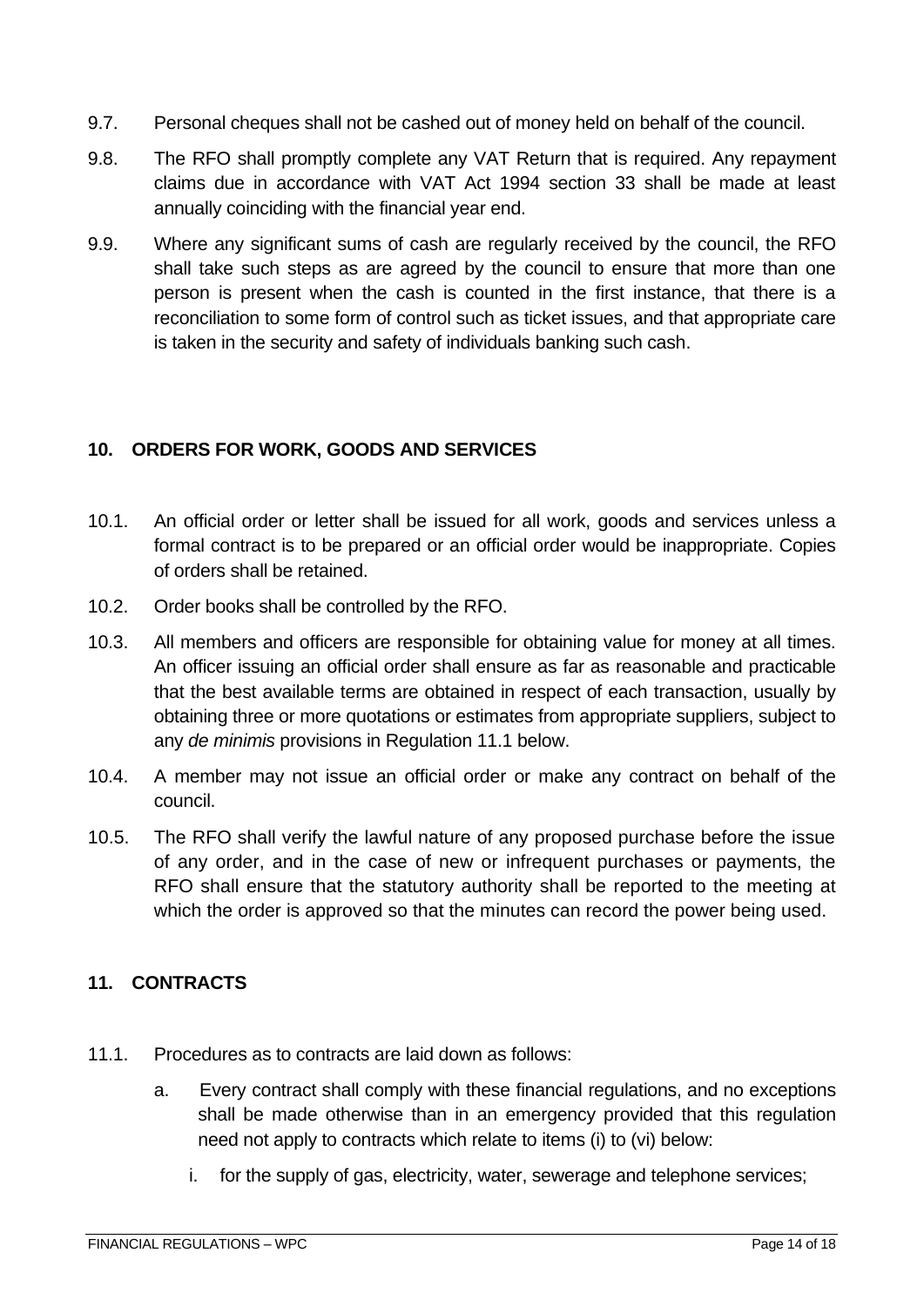- ii. for specialist services such as are provided by solicitors, accountants, surveyors and planning consultants;
- iii. for work to be executed or goods or materials to be supplied which consist of repairs to or parts for existing machinery or equipment or plant;
- iv. for work to be executed or goods or materials to be supplied which constitute an extension of an existing contract by the council;
- v. for additional audit work of the external auditor up to an estimated value of £500 (in excess of this sum the Clerk and RFO shall act after consultation with the Chair and Vice Chair of council); and
- vi. for goods or materials proposed to be purchased which are proprietary articles and / or are only sold at a fixed price.
- b. Where the council intends to procure or award a public supply contract, public service contract or public works contract as defined by The Public Contracts Regulations 2015 ("the Regulations") which is valued at £25,000 or more, the council shall comply with the relevant requirements of the Regulations<sup>1</sup>.
- c. The full requirements of The Regulations, as applicable, shall be followed in respect of the tendering and award of a public supply contract, public service contract or public works contract which exceed thresholds in The Regulations set by the Public Contracts Directive 2014/24/EU (which may change from time to time)<sup>2</sup>.
- d. When applications are made to waive financial regulations relating to contracts to enable a price to be negotiated without competition the reason shall be embodied in a recommendation to the council.
- e. Such invitation to tender shall state the general nature of the intended contract and the Clerk shall obtain the necessary technical assistance to prepare a specification in appropriate cases. The invitation shall in addition state that tenders must be addressed to the Clerk in the ordinary course of post. Each tendering firm shall be supplied with a specifically marked envelope in which the tender is to be sealed and remain sealed until the prescribed date for opening tenders for that contract.
- f. All sealed tenders shall be opened at the same time on the prescribed date by the Clerk in the presence of at least one member of council.
- g. Any invitation to tender issued under this regulation shall be subject to Standing Orders, and shall refer to the terms of the Bribery Act 2010.

<sup>1</sup> The Regulations require councils to use the Contracts Finder website to advertise contract opportunities, set out the procedures to be followed in awarding new contracts and to publicise the award of new contracts <sup>2</sup> Thresholds currently applicable are:

a. For public supply and public service contracts 209,000 Euros (£164,176)

b. For public works contracts 5,225,000 Euros (£4,104,394)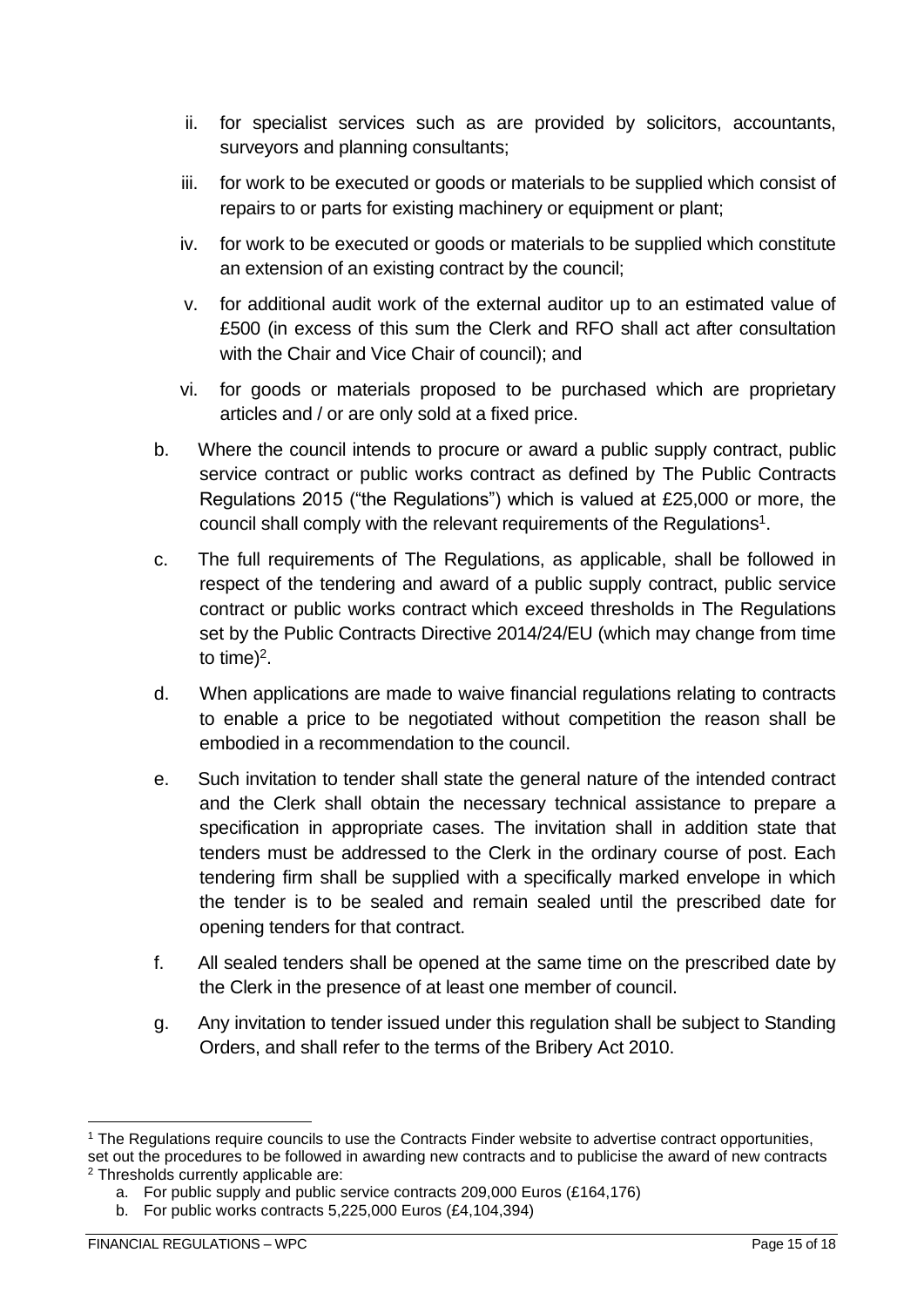- h. When it is to enter into a contract of less than £25,000 and above £1000 in value for the supply of goods or materials or for the execution of works or specialist services other than such goods, materials, works or specialist services as are excepted as set out in paragraph (a) the Clerk or RFO shall obtain 3 quotations (priced descriptions of the proposed supply).
	- i. The council shall not be obliged to accept the lowest or any tender, quote or estimate.
	- j. Should it occur that the council, or duly delegated committee, does not accept any tender, quote or estimate, the work is not allocated and the council requires further pricing, provided that the specification does not change, no person shall be permitted to submit a later tender, estimate or quote who was present when the original decision-making process was being undertaken.

# <span id="page-15-0"></span>**12. PAYMENTS UNDER CONTRACTS FOR BUILDING OR OTHER CONSTRUCTION WORKS (PUBLIC WORKS CONTRACTS)**

- 12.1. Payments on account of the contract sum shall be made within the time specified in the contract by the RFO upon authorised certificates of the architect or other consultants engaged to supervise the contract (subject to any percentage withholding as may be agreed in the particular contract).
- 12.2. Where contracts provide for payment by instalments the RFO shall maintain a record of all such payments. In any case where it is estimated that the total cost of work carried out under a contract, excluding agreed variations, will exceed the contract sum of 5% or more a report shall be submitted to the council.
- 12.3. Any variation to a contract or addition to or omission from a contract must be approved by the council and Clerk to the contractor in writing, the council being informed where the final cost is likely to exceed the financial provision.

# <span id="page-15-1"></span>**13. STORES AND EQUIPMENT**

- 13.1. The officer in charge of each section shall be responsible for the care and custody of stores and equipment in that section.
- 13.2. Delivery notes shall be obtained in respect of all goods received into store or otherwise delivered and goods must be checked as to order and quality at the time delivery is made.
- 13.3. Stocks shall be kept at the minimum levels consistent with operational requirements.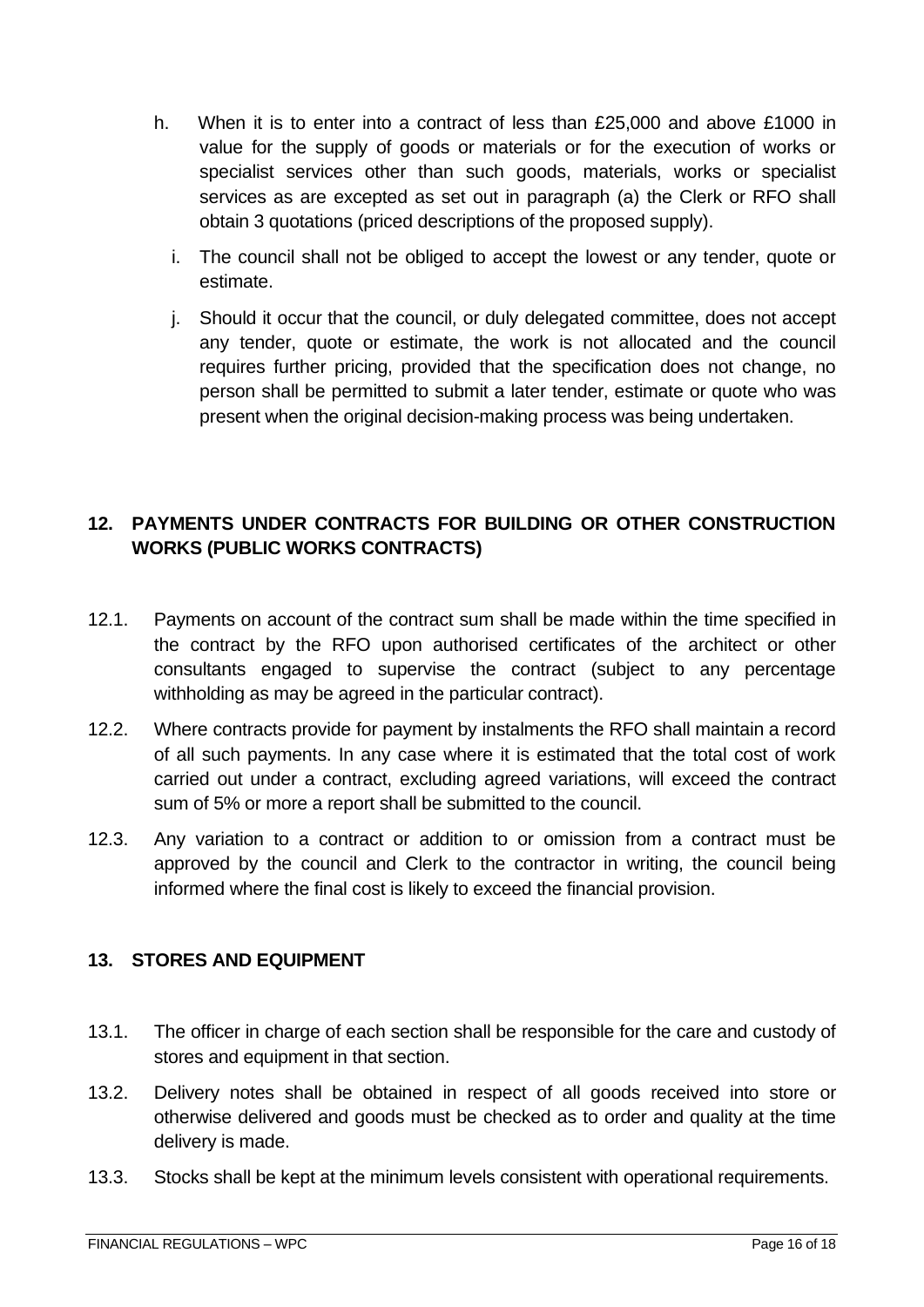13.4. The RFO shall be responsible for periodic checks of stocks and stores at least annually.

## <span id="page-16-0"></span>**14. ASSETS, PROPERTIES AND ESTATES**

- 14.1. The Clerk shall make appropriate arrangements for the custody of all title deeds and Land Registry Certificates of properties held by the council. The RFO shall ensure a record is maintained of all properties held by the council, recording the location, extent, plan, reference, purchase details, nature of the interest, tenancies granted, rents payable and purpose for which held in accordance with Accounts and Audit Regulations.
- 14.2. No tangible moveable property shall be purchased or otherwise acquired, sold, leased or otherwise disposed of, without the authority of the council, together with any other consents required by law, save where the estimated value of any one item of tangible movable property does not exceed £250.
- 14.3. No real property (interests in land) shall be sold, leased or otherwise disposed of without the authority of the council, together with any other consents required by law. In each case a report in writing shall be provided to council in respect of valuation and surveyed condition of the property (including matters such as planning permissions and covenants) together with a proper business case (including an adequate level of consultation with the electorate).
- 14.4. No real property (interests in land) shall be purchased or acquired without the authority of the full council. In each case a report in writing shall be provided to council in respect of valuation and surveyed condition of the property (including matters such as planning permissions and covenants) together with a proper business case (including an adequate level of consultation with the electorate).
- 14.5. Subject only to the limit set in Regulation 14.2 above, no tangible moveable property shall be purchased or acquired without the authority of the full council. In each case a report in writing shall be provided to council with a full business case.
- 14.6. The RFO shall ensure that an appropriate and accurate Register of Assets and Investments is kept up to date. The continued existence of tangible assets shown in the Register shall be verified at least annually, possibly in conjunction with a health and safety inspection of assets.

## <span id="page-16-1"></span>**15. INSURANCE**

15.1. Following the annual risk assessment (per Regulation 17), the RFO shall effect all insurances and negotiate all claims on the council's insurers in consultation with the Clerk.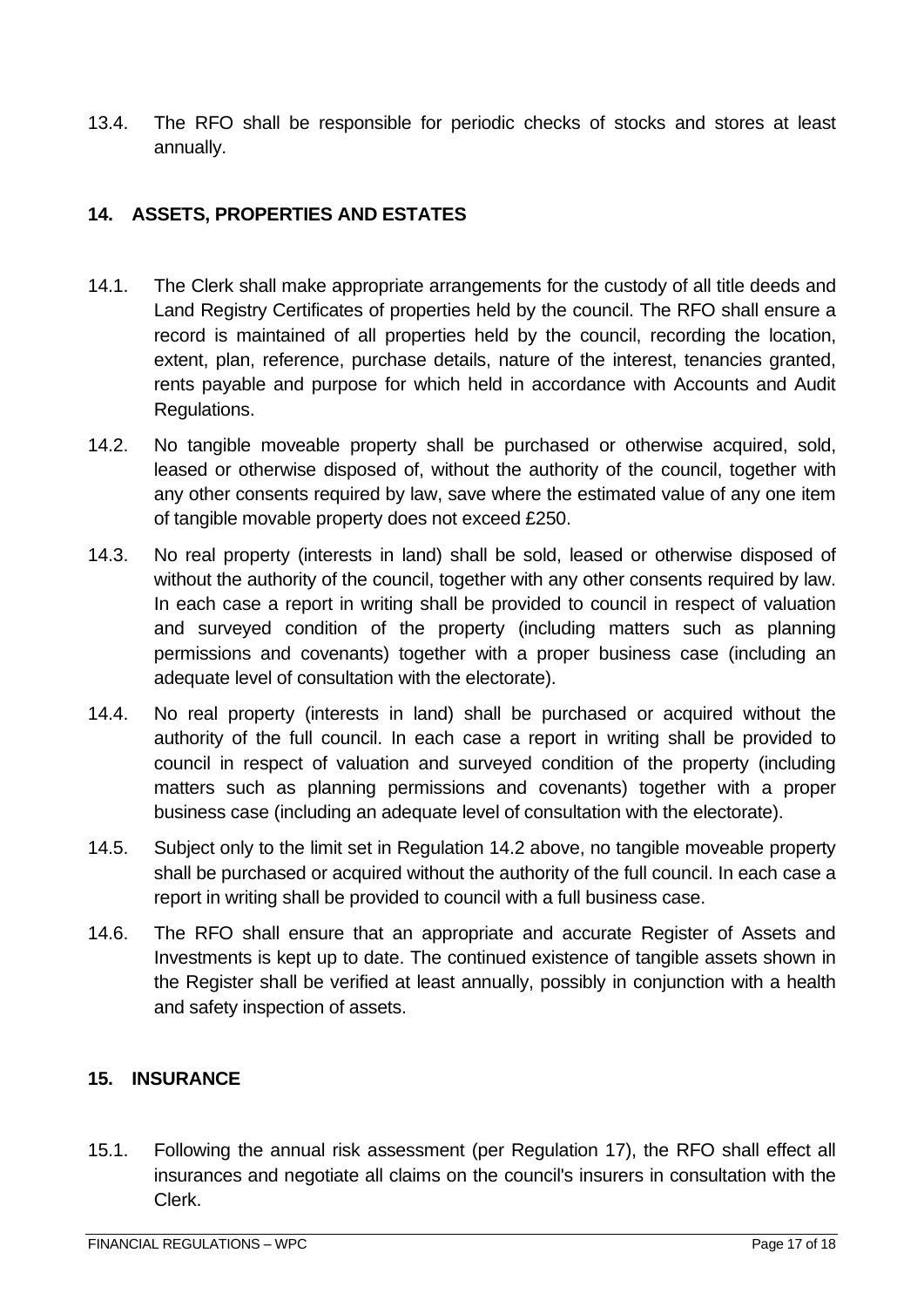- 15.2. The Clerk shall give prompt notification to the RFO of all new risks, properties or vehicles which require to be insured and of any alterations affecting existing insurances.
- 15.3. The RFO shall keep a record of all insurances effected by the council and the property and risks covered thereby and annually review it.
- 15.4. The RFO shall be notified of any loss liability or damage or of any event likely to lead to a claim, and shall report these to council at the next available meeting.
- 15.5. All appropriate members and employees of the council shall be included in a suitable form of security or fidelity guarantee insurance which shall cover the maximum risk exposure as determined annually by the council, or duly delegated committee.

## <span id="page-17-0"></span>**16. CHARITIES**

16.1. Where the council is sole managing trustee of a charitable body the Clerk and RFO shall ensure that separate accounts are kept of the funds held on charitable trusts and separate financial reports made in such form as shall be appropriate, in accordance with Charity Law and legislation, or as determined by the Charity Commission. The Clerk and RFO shall arrange for any audit or independent examination as may be required by Charity Law or any Governing Document.

#### <span id="page-17-1"></span>**17. RISK MANAGEMENT**

- 17.1. The council is responsible for putting in place arrangements for the management of risk. The Clerk with the RFO shall prepare, for approval by the council, risk management policy statements in respect of all activities of the council. Risk policy statements and consequential risk management arrangements shall be reviewed by the council at least annually.
- 17.2. When considering any new activity, the Clerk with the RFO shall prepare a draft risk assessment including risk management proposals for consideration and adoption by the council.
- 17.3. Wendover Parish Council manages its banking arrangements through 'Lloyds' and 'Flagstone'. The 'Lloyds' account provides funding for day to day financial activities with the account limit set at £85,000 to ensure it complies with the FSCS compensation scheme on individual bank accounts. The remaining account balance is deposited with 'Flagstone'. It provides an opportunity to gain competitive interest rates by effectively managing the deposits across a number of banks whilst ensuring each amount doesn't exceed £85,000 per bank, to remain within the same FSCS compensation limits.